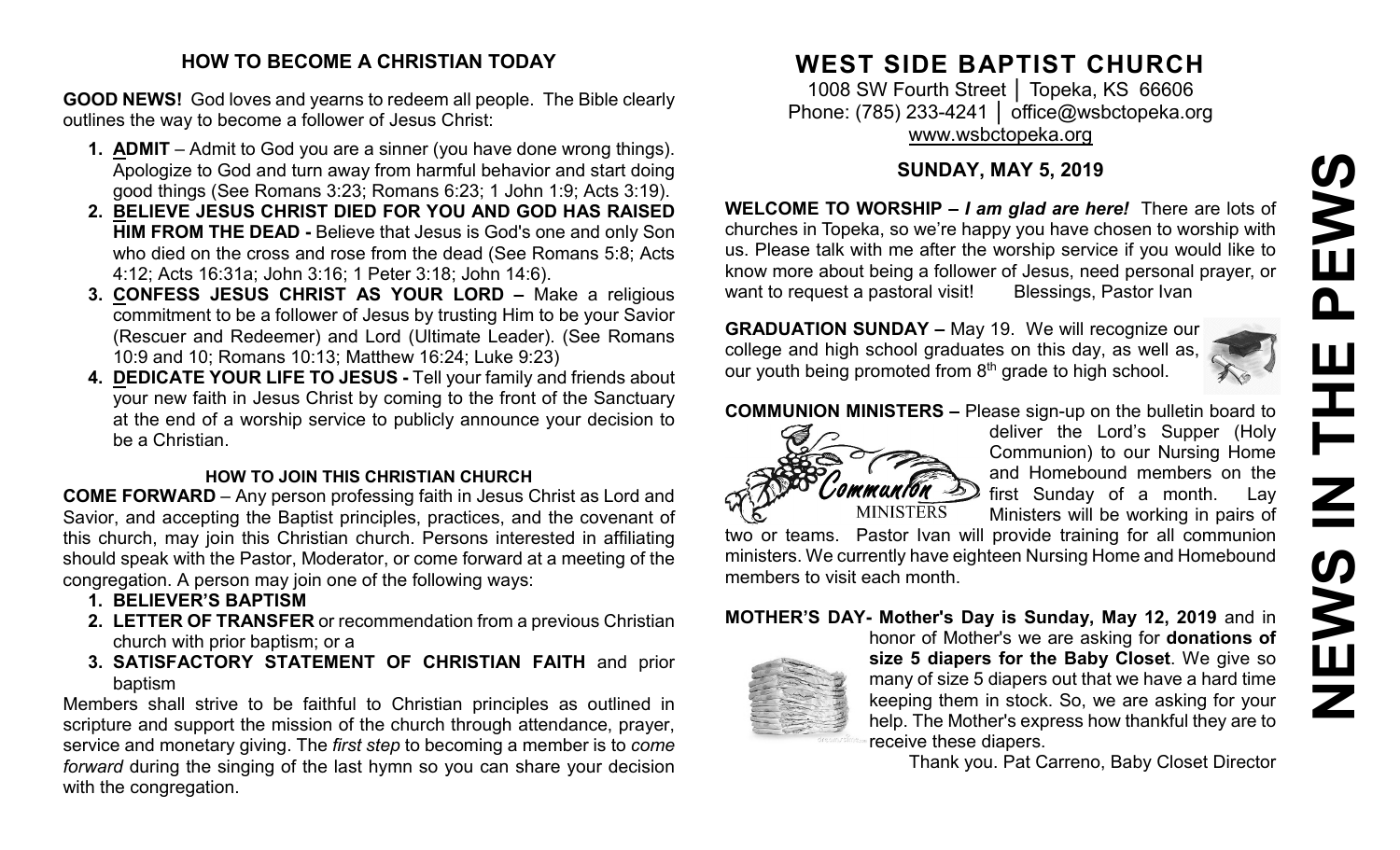**BIBLE STUDY -** Come for the one-hour small group study of the biblical book **"SECOND PETER" on Wednesdays at 10:30 am in Holmer Hall**. Bible studies are free and open to the public.

**CAN YOU HELP with the FOOD PANTRY?** – Clarence is asking for help with Harvesters on Wednesday afternoon's from 2:30 – 5:30 pm. We need people to help set it up and help with the distribution of food. Please let the office know if you are interested in helping.



**COUNSELORS -** Soon, we will provide counselors to assist in the invitation/decision part of the service. If you would like to serve as a counselor, please notify Jack Janway or Pastor Ivan of your interest. Pastor Ivan will provide training for all counselors.

**CPR classes have been rescheduled for Thursday May 9, 2019 at 6 p.m. here at the church. For any questions please see Pat Carreno. Thank you.**



#### **SUMMER SUNDAY SCHOOL CINEMA -** We've set the



**starting date for June 2.** We are reviewing movies and finalizing plans. We hope everyone will join us this summer at 9:15 on Sunday mornings to fellowship and enjoy this time together as a church family.

**PIZZA & MOVIE "THE PRINCE OF EGYPT" –** The Outreach and Evangelism Committee will be hosting a free pizza and movie night on **Friday, May 24 at 5:00 pm**. We will watch, "The Prince of Egypt" in Holmer Hall. Make a reservation in the Church Office so we can

**VBS -** Plan to join us this summer, July 15-19, from 9:00-1:00. We will serve



both breakfast and lunch. Join us for a fun week of Bible stories, crafts, recreation, and cinema. Age Requirements: Youngest: Must have completed Kindergarten; Oldest: Just completed 5<sup>th</sup> grade this year. Alice Payne, C.E.

#### **WEEKLY CALENDAR**

#### **SUNDAY, MAY 5**

 9:15 am Sunday School 10:30 am Worship Service (S)

#### **MONDAY, MAY 6**

9:00 -11:00 am Baby Closet Ministry

# **TUESDAY, MAY 7**<br>5:30 pm

**Ladies Night Out @ Wheel Barrel**  5:30 pm Men's Night Out @ Wheel Barrel 6:00 pm Capital City Men's Chorus (FH)

#### **WEDNESDAY, MAY 8**

| $10:30$ am        |                  | Bible Study (HH)                   |
|-------------------|------------------|------------------------------------|
|                   | $3:30 - 5:30$ pm | Fruit & Vegetable Food Pantry (FH) |
|                   | $5:00 - 7:00$ pm | <b>Baby Closet Ministry</b>        |
|                   | $5:30 - 7:00$ pm | No Supper or WWW until September   |
| $7:00 \text{ pm}$ |                  | Choir Practice (S)                 |

#### **THURSDAY, MAY 9**

| $1:00 - 3:00$ pm  | <b>Baby Closet</b> |
|-------------------|--------------------|
| $6:00 \text{ pm}$ | <b>CPR Class</b>   |

#### **FRIDAY, MAY 10**

| SATURDAY, MAY 11  |                               |
|-------------------|-------------------------------|
| $10:00$ am        | <b>Worship Committee (HH)</b> |
| $1:00 \text{ pm}$ | <b>Worship Team Practice</b>  |

#### **SUNDAY, MAY 12 MOTHER'S DAY** 9:15 am Sunday School 10:30 am Worship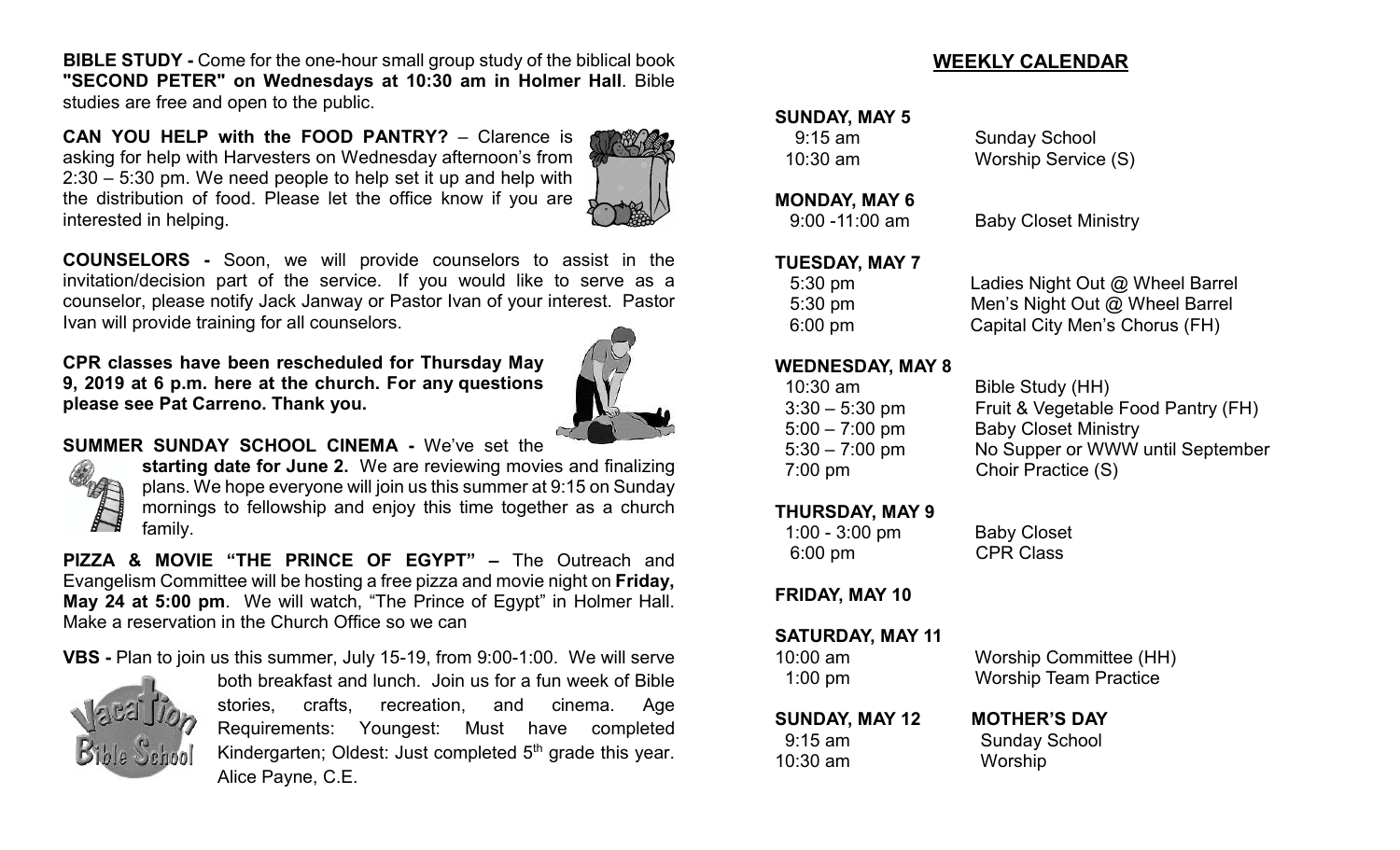# **IN OUR THOUGHTS AND PRAYERS**

Darren Abby- ICU health concerns (Pat & Joe Abby's son) Al Carpenter – Health concerns Bradley Carpenter – Health concerns Harry and Pat Carpenter – Health concerns Pat Carreno – Health concerns Guy Carreno - Health concerns (Tony Carreno's brother) Esther and James Carrier - Health concerns Valarie Davis - Health concerns (radiation) (Bev McCurdy's friend) Gale Hager – Radiation (Alice's friend) Russell Hunter – Healing for health concerns (Kansas Rehab) Ernie and Judy Longstaff – Health concerns Jan Mauck – Health concerns (vertigo) Nancy May – Health concerns Marie Merrifield – Health concerns Don and Jonesy Morris - Health concerns Kate Olsen – Healing for surgery Pat – Health concerns (Virginia M's friend at Brewster Place) Ken Paslay – Health concerns (Brookdale, 5800 SW Drury Ln., 66604) Carolyn Peck – Health concerns (James and Matthew Peck's grandmother) Becky and Terry Poe – Health concerns (Becky's surgery delayed 5/9) Bob and Jill Roesler – Health concerns Keith Springer – Health concerns (Marianne Spano's brother) Larry Springer – Health concerns (Marianne Spano's brother) Linda Thomas – Health concerns (Atria 3415 SW 6th Ave, 66606) Lola Zab - Health concerns (Marianne Spano's sister)

# **HOMEBOUND & CARE FACILITIES:**

\*Portia Allbert \*Etta Landis –Capital Ridge \*June Cunningham – Brewster Place \* \* Renea May \*Shirley & Larry Dell \*Rogene Moody \*Helen Farrar –Plaza West \*Ken Paslay – Brookdale \*Gerald Haney – \*Theo Penny \*Russ Hunter – \* \*Edward Perkins – Frazier H<br>\*Mary Lou Johnson – Aldersgate \* \*Juanita Plankinton  $*$ Mary Lou Johnson – Aldersgate \*Alice Kieffer \*Hazel Smith-Tindall



# **REMEMBER MEMBERSHIP CAMPAIGN –** Over the

years several people have joined our congregation **TAG FILE THEM** during the month of May. You can recognize them in worship services by their golden ribbon. On the first Sunday of each month, those celebrating an anniversary are recognized in the worship service, and we use a brief litany to dedicate them to God once more. Those celebrating an anniversary membership renewal in May:

|           | $\bullet$ Pierce, Phyllis   | <b>Baptism</b> | May 22, 1955 | 64 Yrs |
|-----------|-----------------------------|----------------|--------------|--------|
| $\bullet$ | Perney, Linda               | Baptism        | May 05, 1957 | 62 Yrs |
|           | McGriff, Fredrick           | Letter         | May 14, 1958 | 61 Yrs |
|           | Carlson, David              | <b>Baptism</b> | May 18, 1958 | 61 Yrs |
| $\bullet$ | McGriff, Pat                | <b>Baptism</b> | May 18, 1958 | 61 Yrs |
| $\bullet$ | Collier, Almira             | Letter         | May 18, 1960 | 59 Yrs |
|           | ◆ Ellis, Linda              | Baptism        | May 03, 1964 | 55 Yrs |
|           | • Miller, Duane             | <b>Baptism</b> | May 03, 1964 | 55 Yrs |
|           | $\bullet$ Rose, Jean        | Experience     | May 26, 1968 | 51 Yrs |
|           | • Allen, Dale               | <b>Baptism</b> | May 06, 1973 | 46 Yrs |
|           | ◆ Haggard, Judie            | Baptism        | May 11, 1975 | 44 Yrs |
|           | • Johnson, Judy             | <b>Baptism</b> | May 11, 1975 | 44 Yrs |
| $\bullet$ | St. Louis, Eileen           | <b>Baptism</b> | May 09, 1976 | 43 Yrs |
|           | Seymour-Hunter, Fran Letter |                | May 04, 1980 | 39 Yrs |
|           | • Johnson, Fred             | <b>Baptism</b> | May 10, 1981 | 38 Yrs |
|           | ◆ Allbert, Portia           | Experience     | May 09, 1984 | 35 Yrs |
|           | • Wolgast, Donald           | Letter         | May 13, 1984 | 35 Yrs |
|           | $\bullet$ Adams, Rita       | Letter         | May 14, 1986 | 33 Yrs |
|           | • Handshy, Kristie          | Letter         | May 14, 1986 | 33 Yrs |
|           | • Martin, David             | Letter         | May 14, 1986 | 33 Yrs |
|           | • Laughon, Ryan             | <b>Baptism</b> | May 17, 1987 | 32 Yrs |
|           | • Lundgren, Sean            | <b>Baptism</b> | May 17, 1987 | 32 Yrs |
|           | ◆ Roudybush, Pam            | <b>Baptism</b> | May 17, 1987 | 32 Yrs |
|           | • White, John               | Baptism        | May 17, 1987 | 32 Yrs |
|           | • White, Matthew            | <b>Baptism</b> | May 17, 1987 | 32 Yrs |
| $\bullet$ | Cozad, Chuck                | Letter         | May 20, 2007 | 12 Yrs |
|           | ◆ Reyes, Enrique            | Baptism        | May 20, 2018 | 04 Yrs |

Please offer them your congratulations and rejoice with them in the celebration of another year of giving and service to God through West Side Baptist Church. If you have information for a missing member, please contact the Church Office.